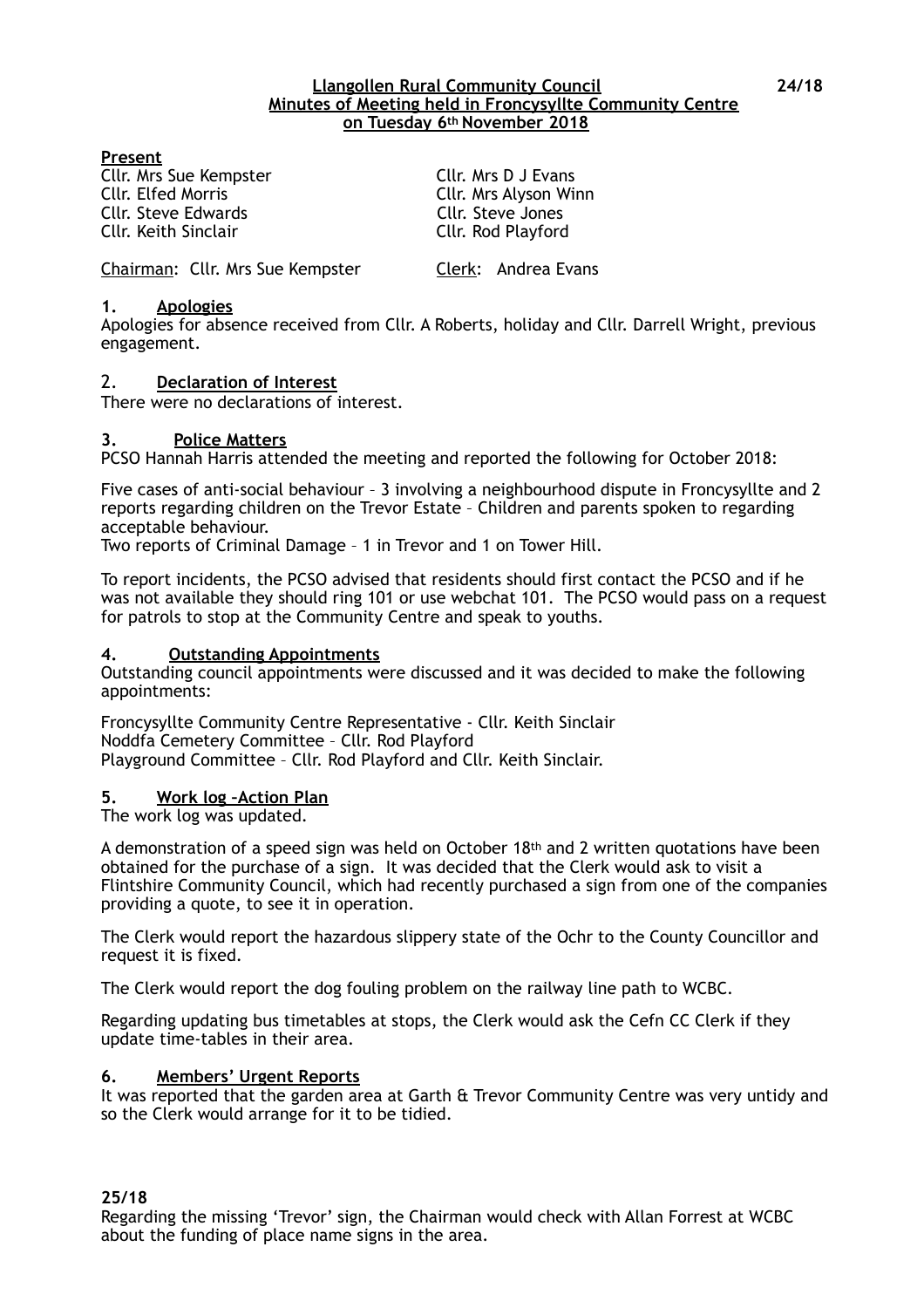Following a query from WCBC, it was decided that the cost of operation and up-keep of the new street-lights would be added to the current agreement with WCBC.

The Clerk would ask the North Wales Trunk Road Agency if parking is allowed at bus stops on the A5 when bus services are not running, to alleviate parking problems in Froncysyllte.

#### **7. Minutes of the Previous Meeting**

The minutes of the previous meeting had been distributed and were accepted as a true record. The minutes were signed accordingly by the Chairman.

#### **8. Matters Arising from the Minutes**

Nothing to report.

## **9. Planning**

Erection of boundary wall (in retrospect) **Min Y Dwr, Canalside, Froncysyllte, Llangollen P/2018/0729 PENDING** 

Side garage extension

**Sycamore Cottage, The Slip, Trevor, Wrexham P/2018/0835 PENDING** 

Two-storey rear extension

**Llanerch Bach, Pen-Y-Graig, Froncysyllte, Wrexham P2018/0865 PENDING** 

## **10. Correspondence**

**Welsh Government**  Review of Community and Town Council Sector in Wales – Final report

#### **Wrexham CBC**

Updated Local Planning Guidance Note 27: Developer Contribution to Schools Help us shape the future Welsh Government approach to tackling loneliness – Consultation and event Age Cymru Winter Celebration Grant

Dementia Community Development Grant opportunity

## **One Voice Wales**

Subordinate Legislation Consolidation and Review Consolidation of the Town and Country Planning (Use Classed) Order 1987 and Town and Country Planning (General Permitted Development) Order 1995 – OVW response to this consultation Sustainable Drainage Systems (SuDS) – Training Events Welsh Government Review of Digital Innovation Request for help to Support the Armed Forces Community Mutual Benefits: Building a Co-operation between Wales and the Basque Country – Free event Betsi Cadwaladr Stakeholder Reference Group Meeting – 24th September 2018 – report Insurance information from Came & Company Armistice Events Veterans in Wales Training courses - November 2018 Conference dates for 2019

## **Independent Remuneration Panel for Wales**

Draft Annual Report 2019/2020

**Play Wales 26/18**  E-bulletin October 2018 E-bulletin November 2018

**Local Democracy and Boundary Commission for Wales**  Review of Electoral Arrangements for the County Borough of Wrexham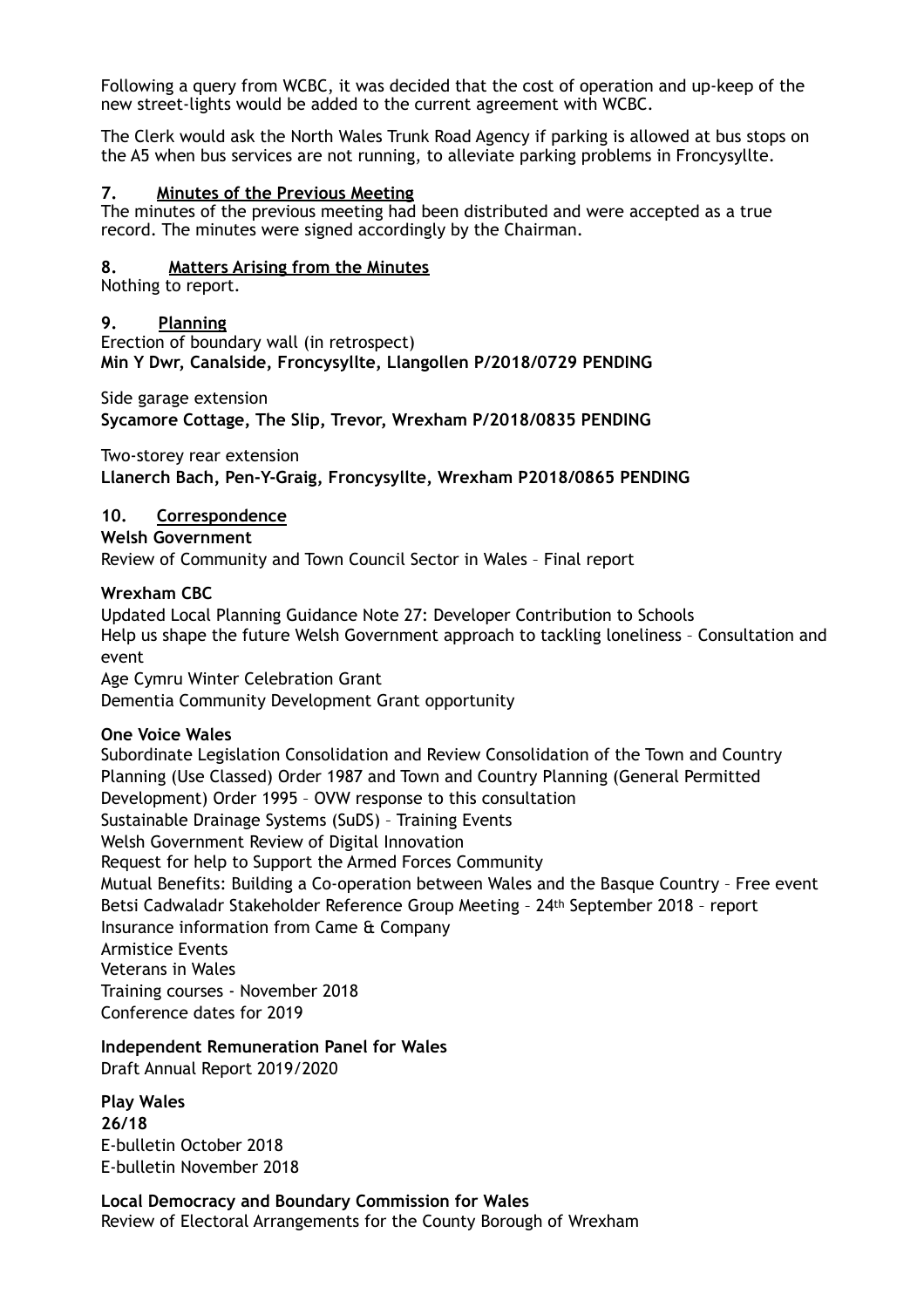**North Wales Police**  Armistice Day/Remembrance Sunday

**Ken Skates**  E-newsletter 2/11/18

**Age Cymru & Age Alliance Wales** 

Focus groups

# **Planning Aid Wales**

Introduction to Planning Course, Llandrindod Wells, 28th November 2018 Planning4Communities update Mutual Benefits: Building a Co-operation between Wales and the Basque Country – Free event

# **Wrexham Area Civic Society**

"In Focus" Magazine and Annual Awards Evening

# **Earth Anchors**

Street furniture

The correspondence was made available for perusal by Councillors, and copies had been emailed.

# **11. Footpaths & Roadways**

Cllr. Mrs D J Evans requested that the road sweeper visits Trevor Estate to tidy the area and it was decided that the Clerk would request a visit.

The Chairman informed members that the AONB were considering funding a circular walking trail along the 'Clinker' path through the woods under the Picturesque Landscape Project. Following discussion it was decided that the Council would support this.

# **12. Projects 2018/2019**

Councillors were informed that work is about to start on the Railway line path in Trevor.

Cllr. Morris asked that a new seat be purchased for the Pump field together with a concrete base and this was agreed. It was also decided to plant spring bulbs to improve the area.

# **13. Community Agent**

An International Older People Day Tea and Cakes event was held on  $8<sup>th</sup>$  October at Garth  $\theta$ Trevor Community Centre which was well attended. Craft taster sessions are to be held for residents in the run up to Christmas, and a funding bid has been submitted for art sessions in the New Year. A Memory event is to be held at Froncysyllte Community Centre before Christmas.

A number of referrals are on-going, and the Community Agent will hold a drop-in session every two weeks at Llangollen Health Centre. Lynda will be attending the Age Cymru & Age Alliance Wales focus group in Wrexham on 13th November.

The Community Agent is looking at organising exercise classes at Froncysyllte and Garth & Trevor Community Centres.

# **14. Meetings / Training**

# **27/18**

A Finance Committee meeting would be held on Friday 23rd November in Garth & Trevor Community Centre.

Following discussion it was decided to appoint Cllr. Rod Playford as Community Champion with the AONB where he would represent the Council at meetings.

# **15. Playgrounds**